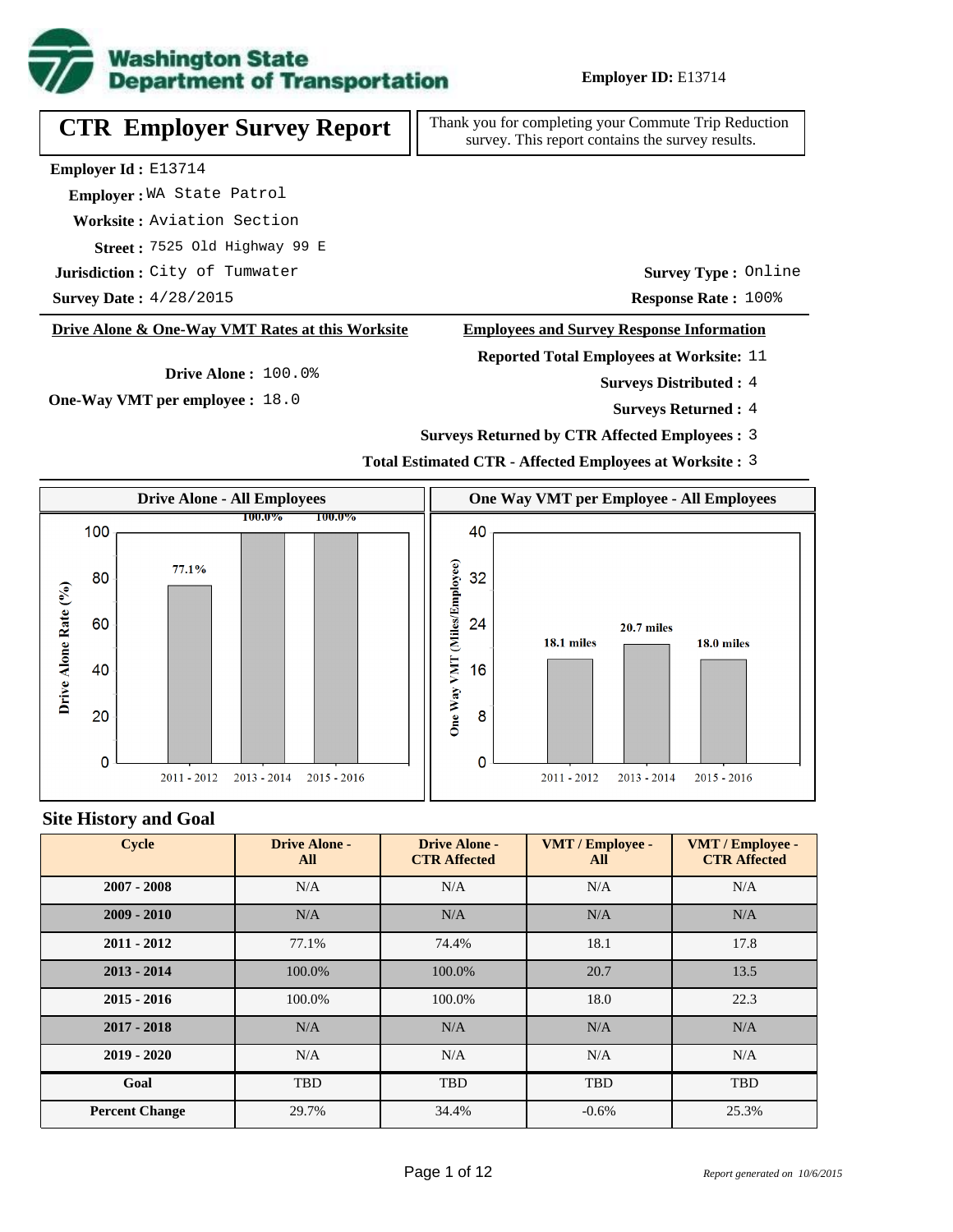

#### **Comparison Between Rates With and Without Fill-In**

The survey response rate is indicated on Page 1. To encourage a response rate of at least 70%, additional drive alone trips are added to survey results for worksites with a response rate of less than 70%. For these worksites it is assumed that non-responding employees between the actual response rate and 70% drive alone 5 days a week. These additional trips represent the "Fill-In" applied. Note that fill-in is not applied to a worksite's first survey in the 2007 to 2012 cycle (their baseline survey).

|                                        | $2011 - 2012$ | $2013 - 2014$ | $2015 - 2016$ |
|----------------------------------------|---------------|---------------|---------------|
| Drive Alone - All Employees*           | 77.1%         | 100.0%        | 100.0%        |
| Drive Alone - CTR Affected Employees*  | 74.4%         | 100.0%        | 100.0%        |
| VMT/Employee - All Employees           | 18.1          | 20.7          | 18.0          |
| VMT/Employees - CTR Affected Employees | 17.8          | 13.5          | 22.3          |

*\* Drive alone rate includes one person motorcycles.*

**Congratulations! You achieved a survey response rate of 70% or higher on this survey. Fill-in comparison for previous surveys, if applicable, are included in the chart above.**

### **GHG Emissions: Total for Drive Alone, Carpools, Vanpools**

### **Annual Greenhouse Gas Emissions (Metric Tons CO2e) for Roundtrip Commute\***

| <b>Value</b>                                    | $2011 - 2012$ | $2013 - 2014$ | $2015 - 2016$ |
|-------------------------------------------------|---------------|---------------|---------------|
| <b>Emissions for Surveyed Employees</b>         | 39            |               |               |
| <b>Estimated Emissions for Total Employment</b> | 39            | 50            |               |

\* Estimated based on VMT from commuters driving alone, carpooling, vanpooling, or motorcycling, without fill-in applied.

### **Bus Transit Passenger Miles and Rail Transit Passenger Miles\***

| <b>Annual Transit Passenger Miles (includes Roundtrip Commute)</b>                           | $2011 - 2012$ | $2013 - 2014$ | $2015 - 2016$ |
|----------------------------------------------------------------------------------------------|---------------|---------------|---------------|
| Bus Annual Passenger Miles - Estimated for Total Employment                                  |               |               |               |
| <b>Bus Annual Passenger Miles - Surveyed Employees</b>                                       |               |               |               |
| Ferry Annual Passenger Miles - Estimated for Total Employment                                |               |               |               |
| Ferry Annual Passenger Miles - Surveyed Employees                                            |               |               |               |
| Train/Light Rail/Streetcar Annual Passenger Miles - Estimated for<br><b>Total Employment</b> |               |               |               |
| Train/Light Rail/Streetcar Annual Passenger Miles - Surveyed<br>Employees                    |               |               |               |

\* Transit passenger miles can be used to gauge changes in transit usage, and also to calculate greenhouse gas emissions from transit commute trips. However, emissions attributable to transit vary widely, depending on the efficiency/energy source of transit vehicles and transit vehicle passenger load (typically ranging from 0.1 to 0.9 pounds CO2e emissions/passenger mile). Employers are strongly encouraged to contact their local transit agencies for more precise information on GHG emissions for their transit trips. If nothing else is available, the value of 0.47 pounds (0.00021 metric tons) per passenger mile can be used to estimate CO2e emissions for bus transit, and 0.39 pounds (0.00018 metric tons) CO2e emissions per passenger mile for train/light rail/streetcar.

# **Average one-way distance home to work: 18.0 miles One way, how many miles do you commute from home to your usual work location?**

**Q3.**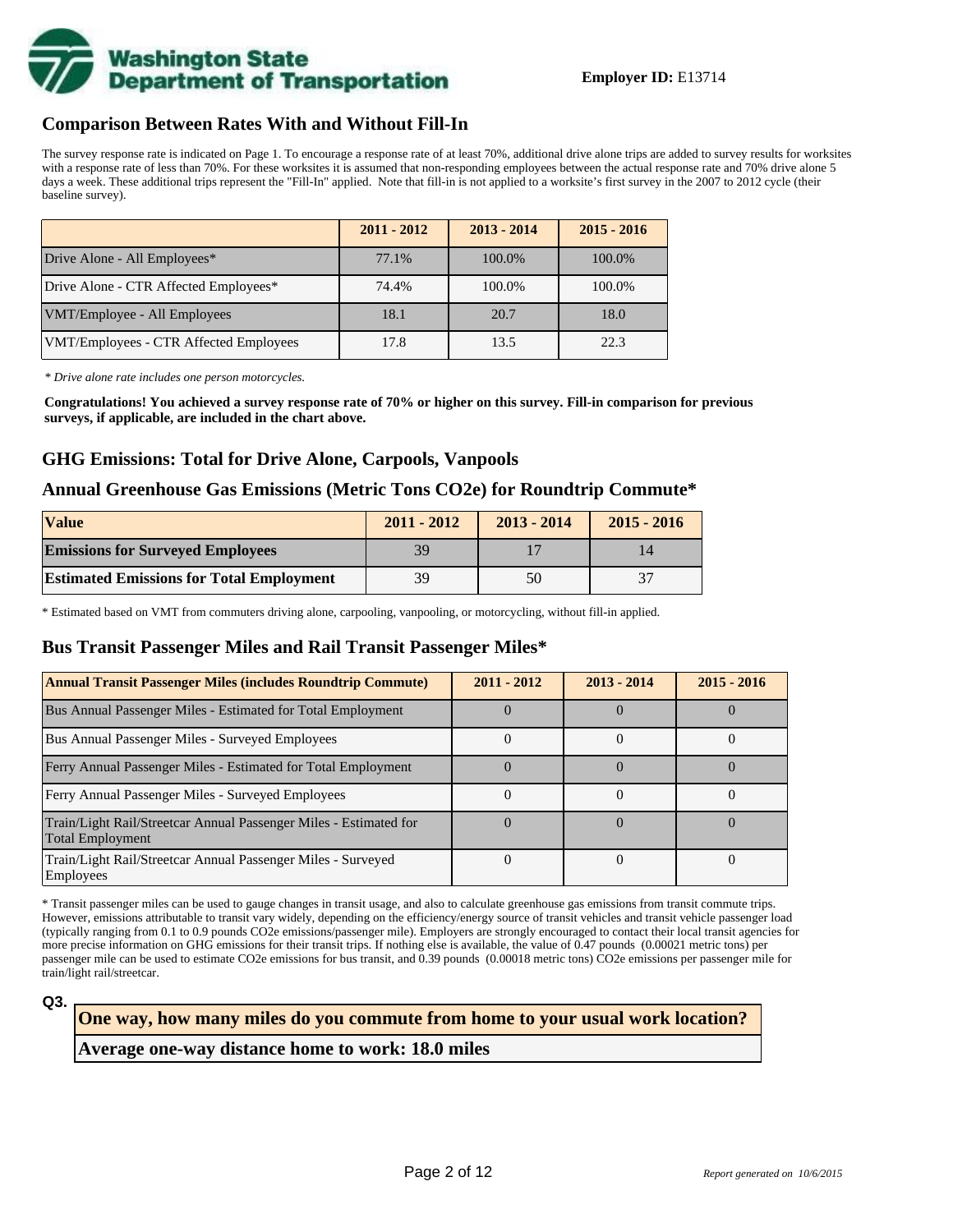

### **Commute Trips By Mode - All Employees**

**Q.4a: Last week, what type of transportation did you use each day to commute TO your usual work location? (Mode used for the longest distance.)**



*\* Drive alone mode includes fill-in, where applicable.*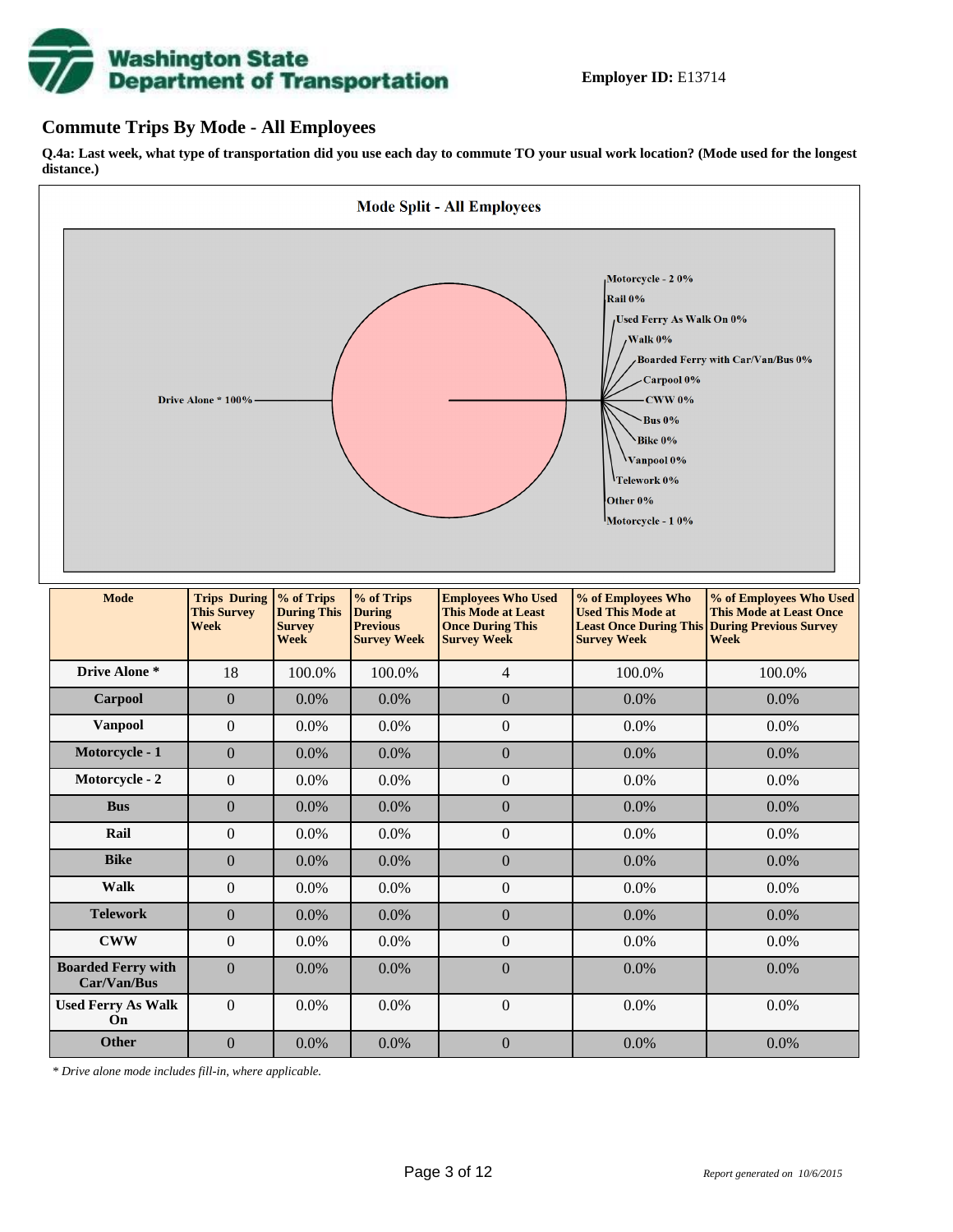

### **Commute Trips By Mode - Affected Employees**

**Q.4a: Last week, what type of transportation did you use each day to commute TO your usual work location? (Mode used for the longest distance.)**



*\* Drive alone mode includes fill-in, where applicable.*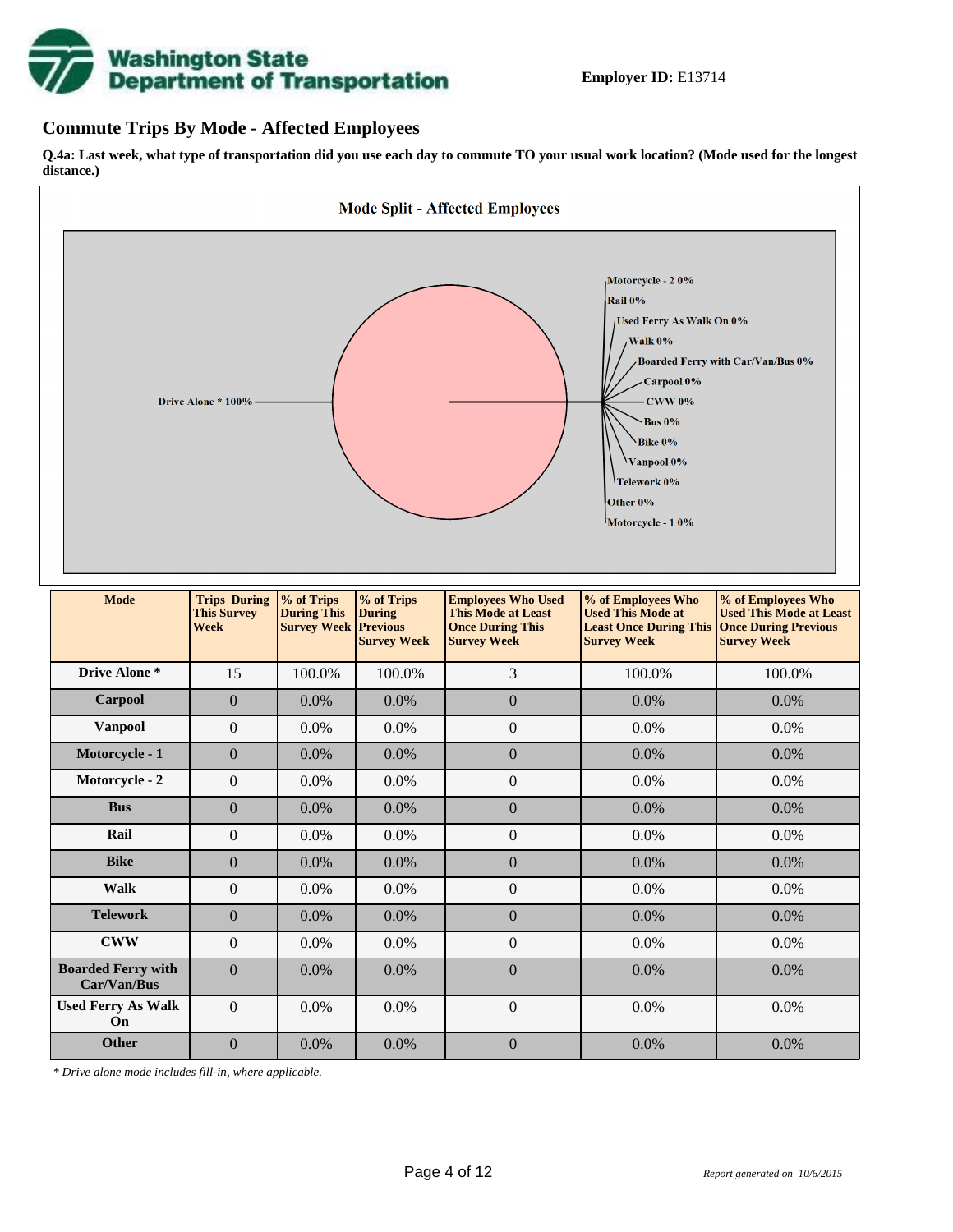

### **Alternative Modes - Number of Employees Who Used a Non-Drive Alone Mode:**

| <b>Non-Drive Alone</b><br><b>Number Of Days</b> | <b>Exactly this # of</b><br><b>Employees</b> | <b>Exactly this % of</b><br><b>Employees</b> | At least # of<br><b>Employees</b> | At least % of<br>employees |
|-------------------------------------------------|----------------------------------------------|----------------------------------------------|-----------------------------------|----------------------------|
| 0 Day                                           | 4                                            | 100%                                         | 4                                 | 100%                       |
| 1 Days                                          | 0                                            | 0%                                           | $\Omega$                          | 0%                         |
| 2 Days                                          | $\theta$                                     | 0%                                           | $\Omega$                          | 0%                         |
| 3 Days                                          |                                              | 0%                                           | $\Omega$                          | 0%                         |
| 4 Days                                          | 0                                            | 0%                                           | 0                                 | 0%                         |
| 5 Days                                          | 0                                            | 0%                                           | $\Omega$                          | 0%                         |
| <b>6 or More Days</b>                           | 0                                            | 0%                                           | 0                                 | 0%                         |

### **Work Schedules By Group - All Employees (This table shows the relationship between work schedule and commute mode)**

| <b>Employees</b><br>who worked: | $_{\rm days}$ / | <b>Drive Alone 5</b><br>week |                | <b>Drive Alone 3</b><br>or 4 days /<br>week |          | <b>Used Bus At</b><br>Least 3 days<br>week |              | <b>Carpooled At</b><br>Least 3 days /<br>week | <b>Used Rail At</b><br><b>Least 3 days</b><br>week |    | <b>Vanpooled At</b><br>Least 3 times /<br>week |    |                |       | <b>Biked or</b><br><b>Walked At</b><br>Least 3 Days /<br>week |    | <b>Used 'Other'</b><br><b>Modes At</b><br>Least 3 Days /<br>week |    | <b>Used Non-</b><br><b>Drive Alone At</b><br>Least 3 Days /<br>week |  |
|---------------------------------|-----------------|------------------------------|----------------|---------------------------------------------|----------|--------------------------------------------|--------------|-----------------------------------------------|----------------------------------------------------|----|------------------------------------------------|----|----------------|-------|---------------------------------------------------------------|----|------------------------------------------------------------------|----|---------------------------------------------------------------------|--|
| 5 days a<br>week                | 3               | 100%                         | $\Omega$       | 0%                                          | $\Omega$ | $0\%$                                      | $\Omega$     | 0%                                            | $\Omega$                                           | 0% | $\Omega$                                       | 0% | $\Omega$       | 0%    | $\Omega$                                                      | 0% | $\Omega$                                                         | 0% |                                                                     |  |
| 4 days a<br>week<br>(4/10s)     | $\Omega$        | 0%                           | $\Omega$       | 0%                                          | $\Omega$ | $0\%$                                      | $\Omega$     | 0%                                            | $\Omega$                                           | 0% | $\Omega$                                       | 0% | $\Omega$       | $0\%$ | $\Omega$                                                      | 0% | $\Omega$                                                         | 0% |                                                                     |  |
| 3 days a<br>week                | $\Omega$        | 0%                           | 1              | 100%                                        | $\Omega$ | $0\%$                                      | $\Omega$     | 0%                                            | $\Omega$                                           | 0% | $\Omega$                                       | 0% | $\Omega$       | 0%    | $\Omega$                                                      | 0% | $\Omega$                                                         | 0% |                                                                     |  |
| 9 days in 2<br>weeks<br>(9/80)  | $\Omega$        | 0%                           | $\Omega$       | 0%                                          | $\Omega$ | $0\%$                                      | $\Omega$     | 0%                                            | $\Omega$                                           | 0% | $\Omega$                                       | 0% | $\Omega$       | $0\%$ | $\Omega$                                                      | 0% | $\Omega$                                                         | 0% |                                                                     |  |
| 7 days in 2<br>weeks            | $\Omega$        | 0%                           | $\Omega$       | 0%                                          | $\Omega$ | $0\%$                                      | $\Omega$     | 0%                                            | $\Omega$                                           | 0% | $\Omega$                                       | 0% | $\Omega$       | 0%    | $\Omega$                                                      | 0% | $\Omega$                                                         | 0% |                                                                     |  |
| <b>Other</b>                    | $\overline{0}$  | 0%                           | $\overline{0}$ | 0%                                          | $\Omega$ | $0\%$                                      | $\mathbf{0}$ | 0%                                            | $\mathbf{0}$                                       | 0% | $\Omega$                                       | 0% | $\overline{0}$ | $0\%$ | $\Omega$                                                      | 0% | $\Omega$                                                         | 0% |                                                                     |  |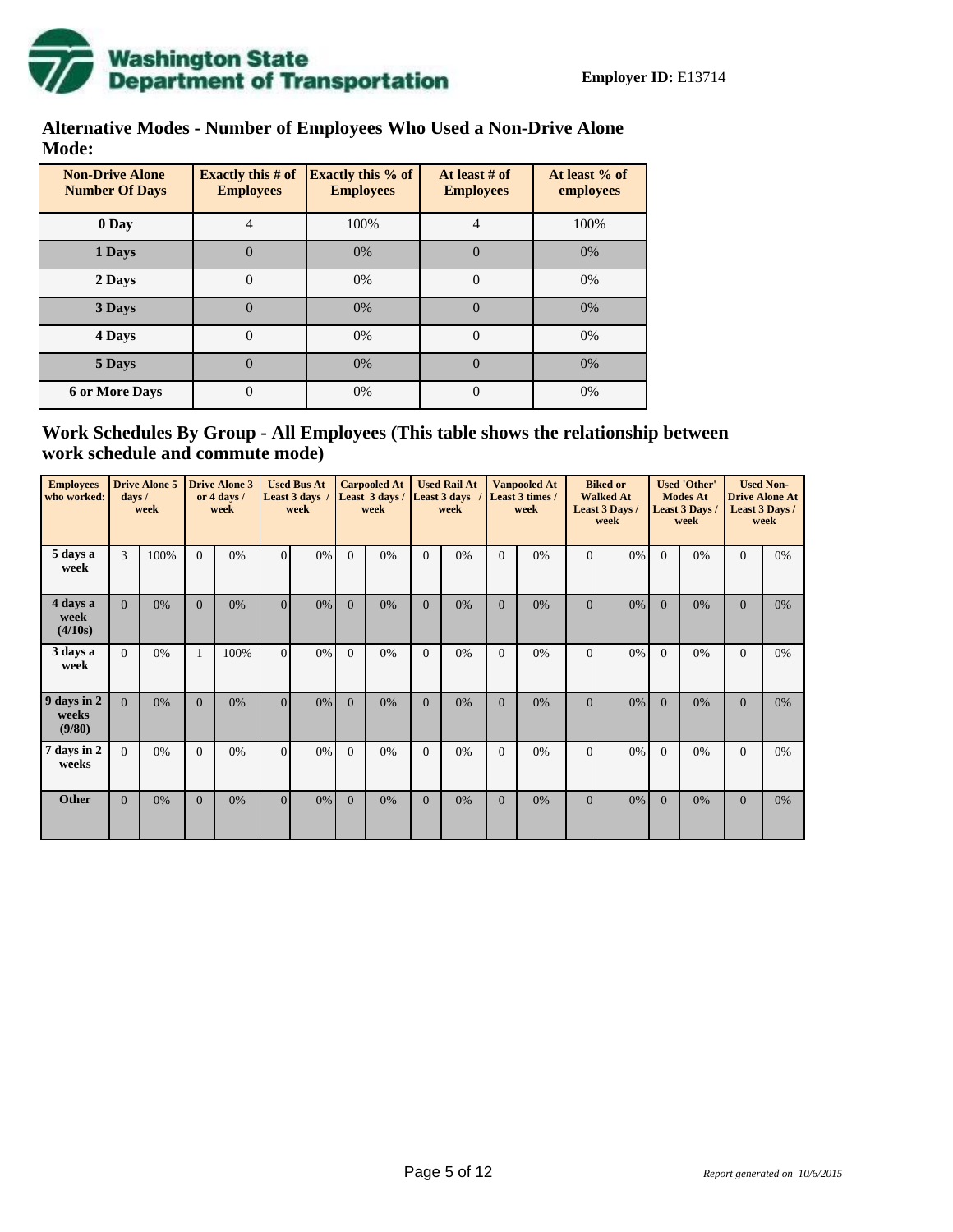

# **Count by Occupancy of Carpools, Vanpools, and Motorcycles**

**Q.4b If you used a carpool or vanpool as part of your commute, or if you ride a motorcycle, how many people (age 16 or older) are usually in the vehicle?**

| <b>Ridesharing Occupancy</b> | <b>Mode</b> | <b>Response Count</b> |
|------------------------------|-------------|-----------------------|
| $\mathbf{1}$                 | Motorcycle  | $\boldsymbol{0}$      |
| $\overline{2}$               | Motorcycle  | $\overline{0}$        |
| $\mathbf{2}$                 | Carpool     | $\boldsymbol{0}$      |
| $\overline{\mathbf{3}}$      | Carpool     | $\mathbf{0}$          |
| $\overline{\mathbf{4}}$      | Carpool     | $\boldsymbol{0}$      |
| 5                            | Carpool     | $\boldsymbol{0}$      |
| >5                           | Carpool     | $\overline{0}$        |
| < 5                          | Vanpool     | $\boldsymbol{0}$      |
| 5                            | Vanpool     | $\boldsymbol{0}$      |
| 6                            | Vanpool     | $\overline{0}$        |
| 7                            | Vanpool     | $\boldsymbol{0}$      |
| 8                            | Vanpool     | $\boldsymbol{0}$      |
| 9                            | Vanpool     | $\boldsymbol{0}$      |
| 10                           | Vanpool     | $\overline{0}$        |
| 11                           | Vanpool     | $\boldsymbol{0}$      |
| 12                           | Vanpool     | $\boldsymbol{0}$      |
| 13                           | Vanpool     | $\boldsymbol{0}$      |
| 14                           | Vanpool     | $\overline{0}$        |
| 15                           | Vanpool     | $\boldsymbol{0}$      |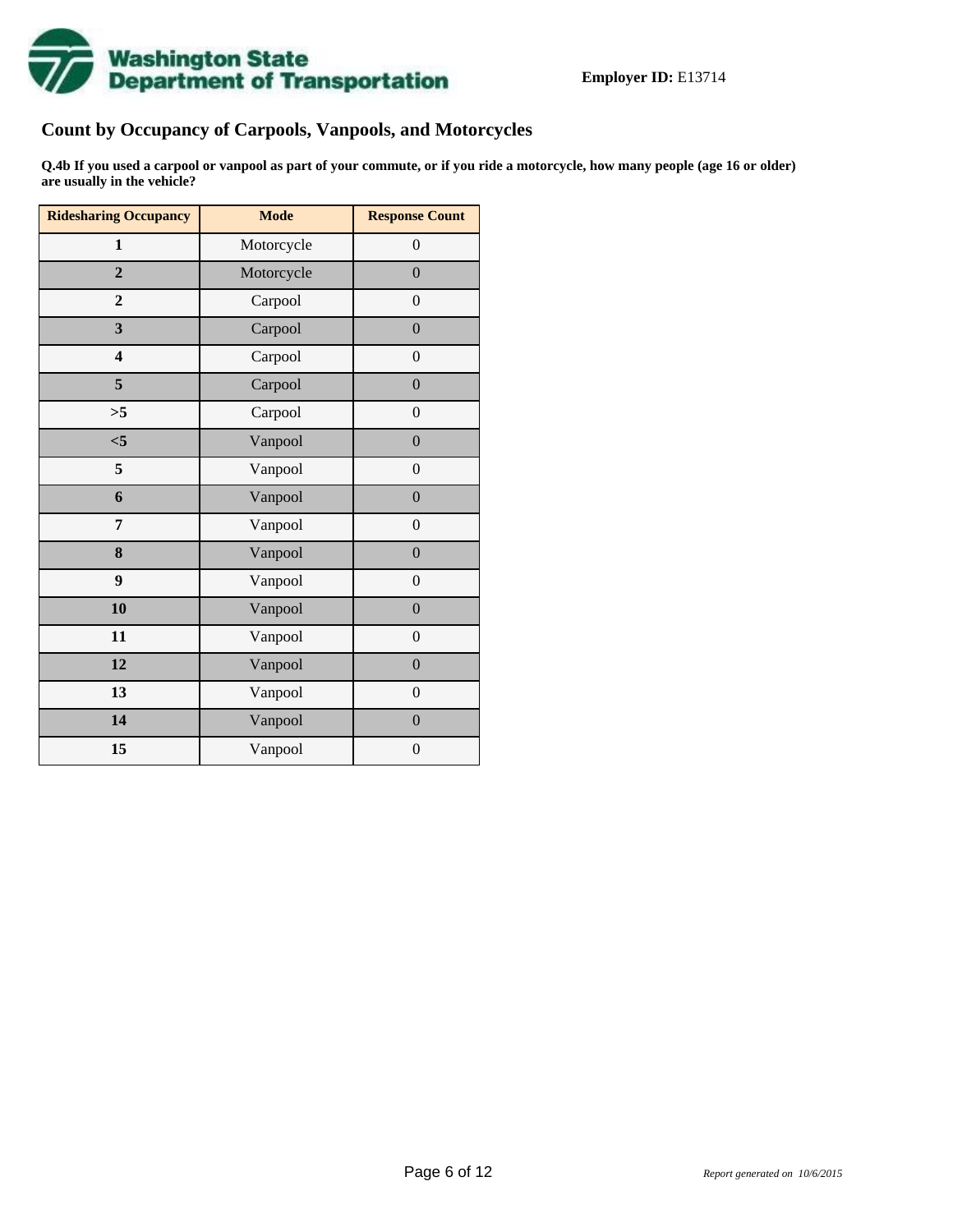

### **Reported Work Schedule - All Employees**

**Q.5 Which of the following best describes your work schedule?**



**7 days in 2 weeks** 0 0%

**Other** 0 0 0%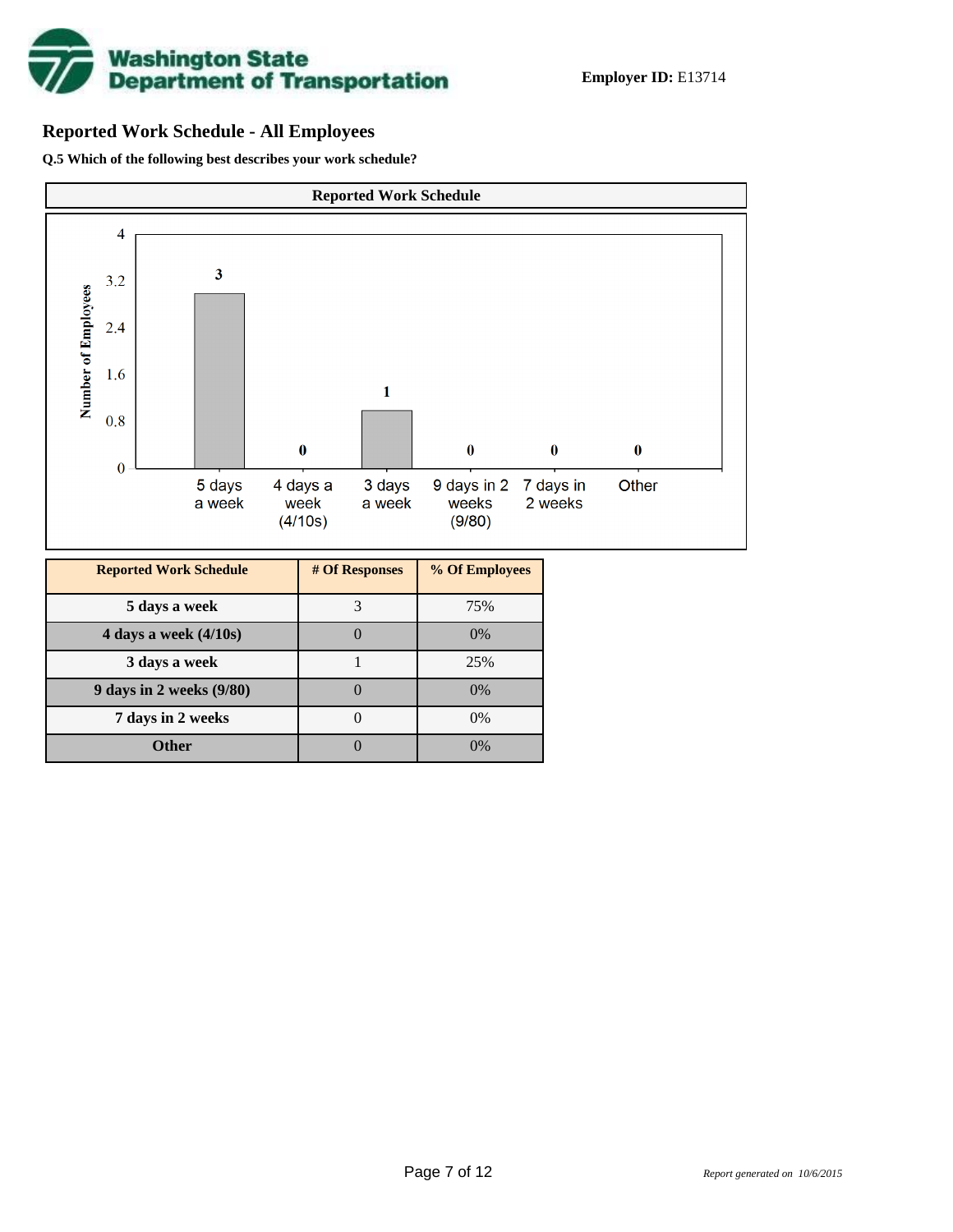

### **Parking and Telework**

**Q.9: On the most recent day that you drove alone to work, did you pay to park? (Mark "yes" if you paid that day, if you prepaid, if you are billed later, or if the cost of parking is deducted from your paycheck.)**



#### **Q.10: How many days do you typically telework?**

| <b>Telework Frequency</b>           | # of Responses | % of Responses |
|-------------------------------------|----------------|----------------|
| No Answer/Blank                     |                | $0.0\%$        |
| I don't telework                    |                | 100.0%         |
| Occasionally, on an as-needed basis |                | $0.0\%$        |
| $1-2$ days/month                    |                | $0.0\%$        |
| $1 \text{ day/week}$                |                | $0.0\%$        |
| 2 days/week                         |                | 0.0%           |
| 3 days/week                         |                | $0.0\%$        |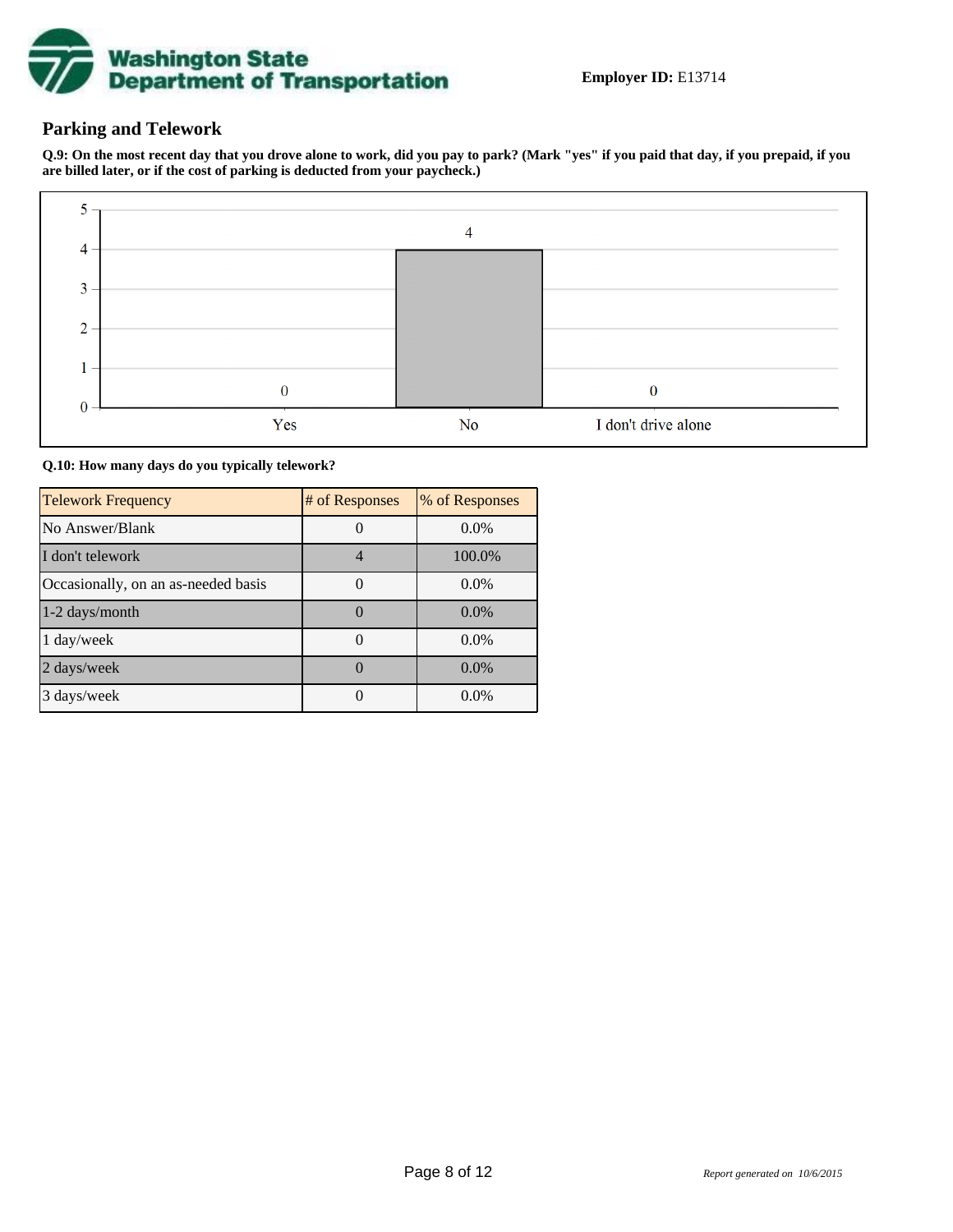

### **Reasons for driving alone to work/not driving alone to work**

**Q11. When you do not drive alone to work, what are the three most important reasons?**

| <b>Question Text</b>                                           | # of Responses | % of Responses |
|----------------------------------------------------------------|----------------|----------------|
| Financial incentives for carpooling, bicycling or walking.     | $\mathfrak{D}$ | 25.0%          |
| Personal health or well-being                                  | $\overline{2}$ | 25.0%          |
| To save money                                                  | $\overline{2}$ | 25.0%          |
| Environmental and community benefits                           |                | 12.5%          |
| Other                                                          |                | 12.5%          |
| Free or subsidized bus, train, vanpool pass or fare benefit    | $\Omega$       | $0.0\%$        |
| Cost of parking or lack of parking                             | $\Omega$       | $0.0\%$        |
| To save time using the HOV lane                                | $\Omega$       | $0.0\%$        |
| I have the option of teleworking                               | $\theta$       | 0.0%           |
| Driving myself is not an option                                | $\Omega$       | $0.0\%$        |
| Emergency ride home is provided                                | $\Omega$       | $0.0\%$        |
| I receive a financial incentive for giving up my parking space | $\Omega$       | 0.0%           |
| Preferred/reserved carpool/vanpool parking is provided         | $\theta$       | $0.0\%$        |

**Q12. When you drive alone to work, what are the three most important reasons?**

| <b>Question Text</b>                                      | # of Responses   | % of Responses |
|-----------------------------------------------------------|------------------|----------------|
| Riding the bus or train is inconvenient or takes too long | 3                | 27.3%          |
| I like the convenience of having my car                   | 3                | 27.3%          |
| Bicycling or walking isn't safe                           | $\mathfrak{D}$   | 18.2%          |
| My job requires me to use my car for work                 |                  | 9.1%           |
| My commute distance is too short                          |                  | 9.1%           |
| Family care or similar obligations                        |                  | 9.1%           |
| I need more information on alternative modes              | $\theta$         | $0.0\%$        |
| There isn't any secure or covered bicycle parking         | $\left( \right)$ | $0.0\%$        |
| Other                                                     | $\Omega$         | $0.0\%$        |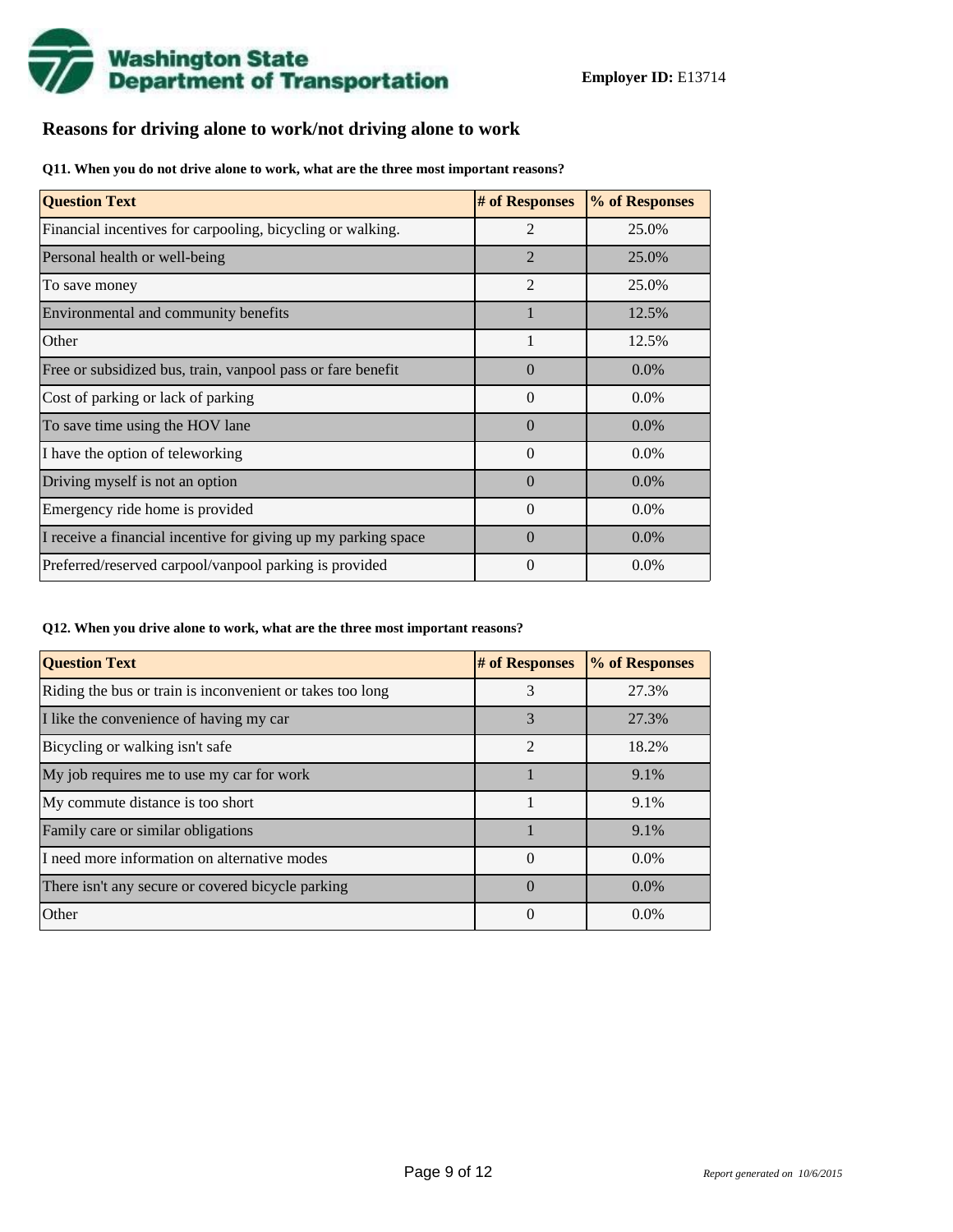

# **Employee Transit Use - All Employees**

**Q 13. Please indicate the number of one-way transit or walk-on ferry trips you took last week on each system listed below (for any purpose, not just getting to and from work). Please select "Other" if your transit isn't listed.**

|                                                   |                      |                    |                      |                         |                   |                   | Employees Making This Many Transit Trips in a Week |                                        |                        |                  |
|---------------------------------------------------|----------------------|--------------------|----------------------|-------------------------|-------------------|-------------------|----------------------------------------------------|----------------------------------------|------------------------|------------------|
| Trips/Week                                        | Community<br>Transit | Everett<br>Transit | Intercity<br>Transit | King<br>County<br>Metro | Kitsap<br>Transit | Pierce<br>Transit | Sound<br><b>Transit</b>                            | Whatcom<br>Transportation<br>Authority | Ferry<br>as<br>Walk-On | Other            |
| 1                                                 | 0                    | $\theta$           | $\overline{0}$       | $\Omega$                | $\Omega$          | $\theta$          | $\theta$                                           | $\theta$                               | $\overline{0}$         | $\Omega$         |
| $\overline{2}$                                    | $\Omega$             | $\boldsymbol{0}$   | $\vert 0 \vert$      | $\Omega$                | $\Omega$          | $\theta$          | $\overline{0}$                                     | $\overline{0}$                         | $\Omega$               | $\boldsymbol{0}$ |
| 3                                                 | 0                    | $\overline{0}$     | $\overline{0}$       | $\overline{0}$          | $\Omega$          | $\Omega$          | $\theta$                                           | $\theta$                               | $\Omega$               | $\overline{0}$   |
| $\overline{4}$                                    | 0                    | $\boldsymbol{0}$   | $\vert 0 \vert$      | $\Omega$                | $\Omega$          | $\theta$          | $\overline{0}$                                     | $\overline{0}$                         | $\Omega$               | $\boldsymbol{0}$ |
| 5                                                 | 0                    | $\mathbf{0}$       | $\overline{0}$       | $\vert 0 \vert$         | $\overline{0}$    | $\theta$          | $\overline{0}$                                     | $\overline{0}$                         | $\Omega$               | $\overline{0}$   |
| 6                                                 | $\overline{0}$       | $\boldsymbol{0}$   | $\vert 0 \vert$      | 0                       | $\Omega$          | $\theta$          | $\overline{0}$                                     | $\Omega$                               | $\Omega$               | $\boldsymbol{0}$ |
| 7                                                 | 0                    | $\mathbf{0}$       | $\overline{0}$       | $\overline{0}$          | $\Omega$          | $\theta$          | $\overline{0}$                                     | $\Omega$                               | $\Omega$               | $\boldsymbol{0}$ |
| $8\,$                                             | 0                    | $\boldsymbol{0}$   | $\vert 0 \vert$      | 0                       | $\overline{0}$    | $\overline{0}$    | $\overline{0}$                                     | $\overline{0}$                         | $\overline{0}$         | $\overline{0}$   |
| 9                                                 | 0                    | $\boldsymbol{0}$   | $\overline{0}$       | $\overline{0}$          | $\vert 0 \vert$   | $\overline{0}$    | $\overline{0}$                                     | $\overline{0}$                         | $\vert 0 \vert$        | $\overline{0}$   |
| 10                                                | $\overline{0}$       | $\boldsymbol{0}$   | $\vert 0 \vert$      | 0                       | 0                 | $\Omega$          | $\overline{0}$                                     | $\theta$                               | $\Omega$               | $\boldsymbol{0}$ |
| 11 or more                                        | $\theta$             | $\boldsymbol{0}$   | $\overline{0}$       | $\Omega$                | $\Omega$          | $\theta$          | $\theta$                                           | $\Omega$                               | $\Omega$               | $\boldsymbol{0}$ |
| # Of Employees<br>using Transit                   | 0                    | $\mathbf{0}$       | $\theta$             | $\Omega$                | $\overline{0}$    | $\overline{0}$    | $\overline{0}$                                     | $\overline{0}$                         | $\theta$               | $\Omega$         |
| Total One-Way<br><b>Transit Trips Per</b><br>Week | $\Omega$             | $\mathbf{0}$       | $\theta$             | $\overline{0}$          | $\vert 0 \vert$   | $\theta$          | $\overline{0}$                                     | $\Omega$                               | $\overline{0}$         | $\mathbf{0}$     |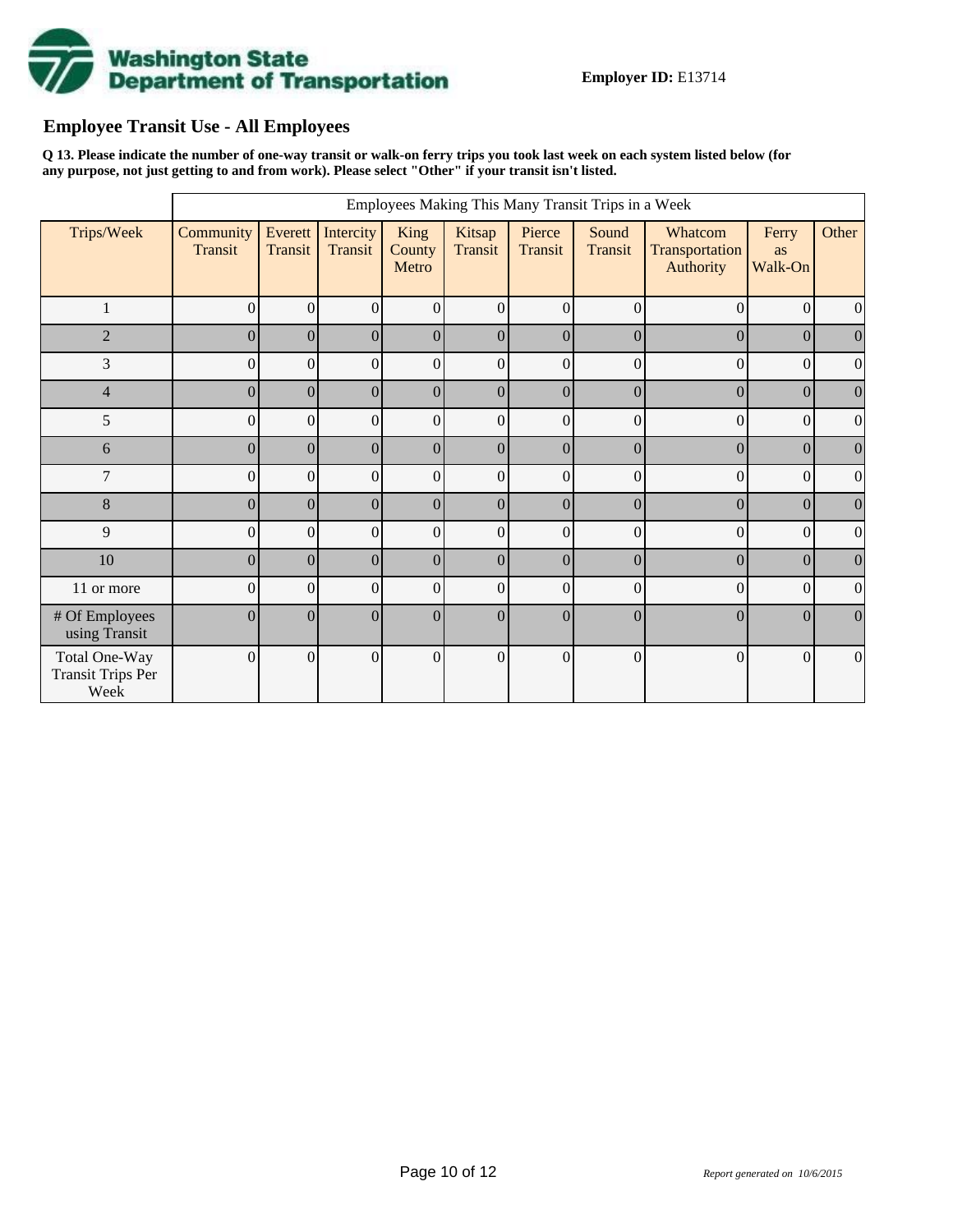

# **Employee Transit Use - Affected Employees**

**Q 13. Please indicate the number of one-way transit or walk-on ferry trips you took last week on each system listed below (for any purpose, not just getting to and from work). Please select "Other" if your transit isn't listed.**

|                                                   |                      |                    |                      |                         |                   |                   | Employees Making This Many Transit Trips in a Week |                                        |                        |                  |
|---------------------------------------------------|----------------------|--------------------|----------------------|-------------------------|-------------------|-------------------|----------------------------------------------------|----------------------------------------|------------------------|------------------|
| Trips/Week                                        | Community<br>Transit | Everett<br>Transit | Intercity<br>Transit | King<br>County<br>Metro | Kitsap<br>Transit | Pierce<br>Transit | Sound<br><b>Transit</b>                            | Whatcom<br>Transportation<br>Authority | Ferry<br>as<br>Walk-On | Other            |
| 1                                                 | $\Omega$             | $\theta$           | $\Omega$             | $\Omega$                | $\Omega$          | $\theta$          | $\theta$                                           | $\theta$                               | $\overline{0}$         | $\Omega$         |
| $\overline{2}$                                    | $\Omega$             | $\mathbf{0}$       | $\overline{0}$       | $\Omega$                | $\Omega$          | $\Omega$          | $\overline{0}$                                     | $\overline{0}$                         | $\Omega$               | $\overline{0}$   |
| 3                                                 | $\Omega$             | $\overline{0}$     | $\mathbf{0}$         | $\overline{0}$          | $\Omega$          | $\Omega$          | $\theta$                                           | $\Omega$                               | $\overline{0}$         | $\mathbf{0}$     |
| $\overline{4}$                                    | $\Omega$             | $\mathbf{0}$       | $\mathbf{0}$         | $\Omega$                | $\Omega$          | $\theta$          | $\overline{0}$                                     | $\overline{0}$                         | $\Omega$               | $\boldsymbol{0}$ |
| 5                                                 | $\overline{0}$       | $\mathbf{0}$       | $\boldsymbol{0}$     | $\vert 0 \vert$         | $\theta$          | $\theta$          | $\overline{0}$                                     | $\overline{0}$                         | $\Omega$               | $\overline{0}$   |
| 6                                                 | $\overline{0}$       | $\mathbf{0}$       | $\mathbf{0}$         | 0                       | $\Omega$          | $\theta$          | $\overline{0}$                                     | $\theta$                               | $\Omega$               | $\boldsymbol{0}$ |
| 7                                                 | $\overline{0}$       | $\mathbf{0}$       | $\boldsymbol{0}$     | $\overline{0}$          | $\Omega$          | $\theta$          | $\overline{0}$                                     | $\Omega$                               | $\Omega$               | $\boldsymbol{0}$ |
| $8\,$                                             | $\theta$             | $\overline{0}$     | $\mathbf{0}$         | $\vert 0 \vert$         | $\overline{0}$    | $\overline{0}$    | $\overline{0}$                                     | $\overline{0}$                         | $\overline{0}$         | $\overline{0}$   |
| 9                                                 | $\overline{0}$       | $\boldsymbol{0}$   | $\boldsymbol{0}$     | $\vert 0 \vert$         | $\vert 0 \vert$   | $\overline{0}$    | $\overline{0}$                                     | $\overline{0}$                         | $\vert 0 \vert$        | $\overline{0}$   |
| 10                                                | $\theta$             | $\mathbf{0}$       | $\mathbf{0}$         | 0                       | $\vert$ 0         | $\Omega$          | $\theta$                                           | $\vert 0 \vert$                        | $\Omega$               | $\mathbf{0}$     |
| 11 or more                                        | $\overline{0}$       | $\boldsymbol{0}$   | $\Omega$             | $\Omega$                | $\Omega$          | $\Omega$          | $\boldsymbol{0}$                                   | $\Omega$                               | $\Omega$               | $\mathbf{0}$     |
| # Of Employees<br>using Transit                   | $\overline{0}$       | $\boldsymbol{0}$   | $\boldsymbol{0}$     | $\Omega$                | $\theta$          | $\theta$          | $\overline{0}$                                     | $\overline{0}$                         | $\theta$               | $\Omega$         |
| Total One-Way<br><b>Transit Trips Per</b><br>Week | $\Omega$             | $\boldsymbol{0}$   | $\Omega$             | $\overline{0}$          | $\theta$          | $\theta$          | $\overline{0}$                                     | $\Omega$                               | $\overline{0}$         | $\mathbf{0}$     |